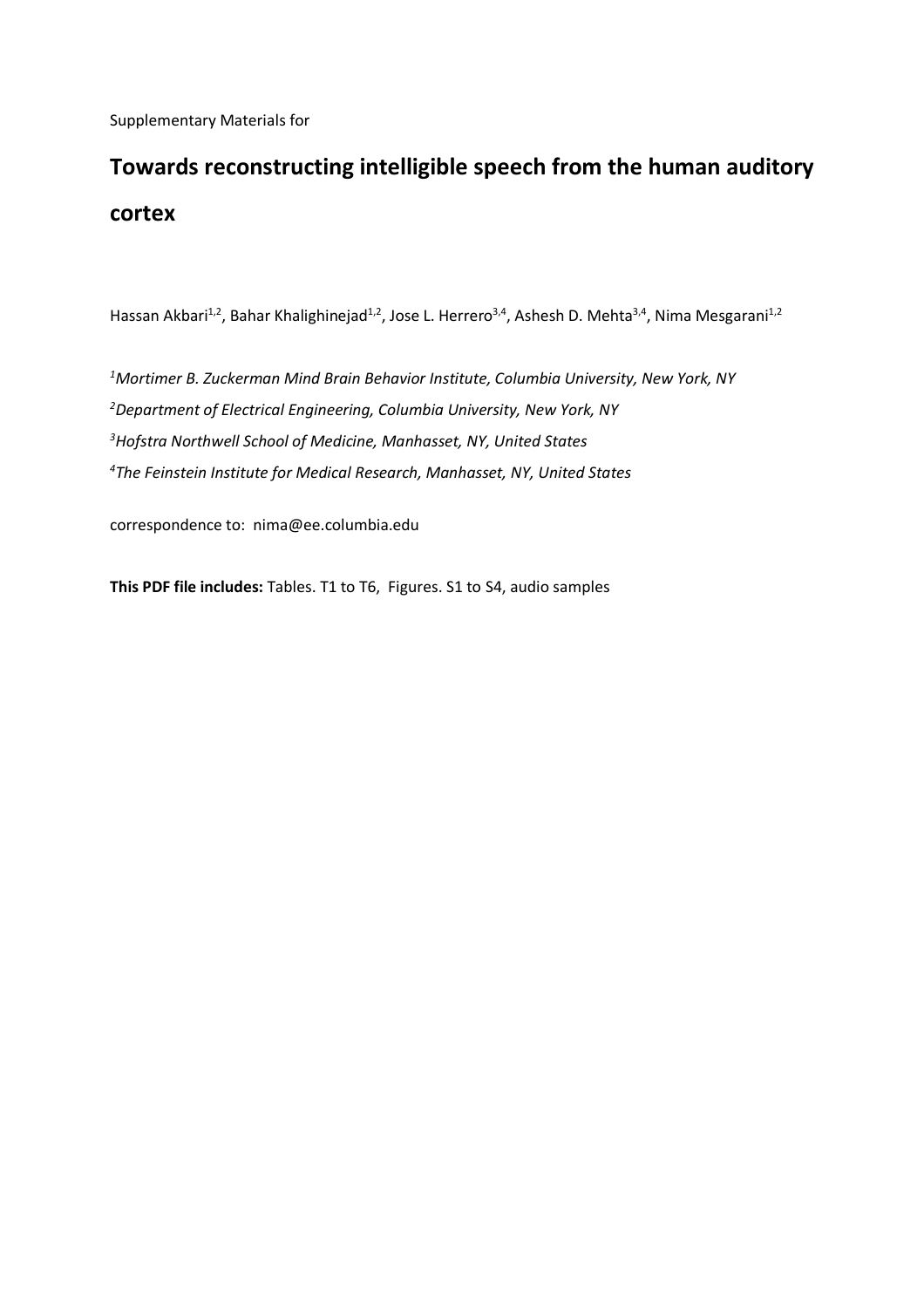| Input                           |                                             |                                   |  |
|---------------------------------|---------------------------------------------|-----------------------------------|--|
|                                 | <b>Feature Extraction</b>                   |                                   |  |
| <b>FCN</b>                      | <b>CNN</b>                                  | <b>LCN</b>                        |  |
| Flatten()                       |                                             |                                   |  |
| Dense (256)<br><b>BN</b>        | Conv2D $(32)$ , $[3\times3]$<br><b>BN</b>   | LCN(1), $[5\times5]$<br><b>BN</b> |  |
| LeakyReLU(0.25)<br>DropOut(0.3) | LeakyReLU(0.25)<br>DropOut(0.3)             | LeakyReLU(0.25)<br>DropOut(0.3)   |  |
| Dense $(256)$<br><b>BN</b>      | Conv2D $(64)$ , $[3 \times 3]$<br><b>BN</b> | LCN(1), $[3\times3]$<br>BN        |  |
| LeakyReLU(0.25)<br>DropOut(0.3) | LeakyReLU(0.25)<br>DropOut(0.3)             | LeakyReLU(0.25)<br>DropOut(0.3)   |  |
| Dense $(256)$<br><b>BN</b>      | Conv2D $(64)$ , $[3 \times 3]$<br><b>BN</b> | LCN(2), $[1 \times 1]$<br>BN      |  |
| LeakyReLU(0.25)<br>DropOut(0.3) | LeakyReLU(0.25)<br>DropOut(0.3)             | LeakyReLU(0.25)<br>DropOut(0.3)   |  |
|                                 | Conv2D $(32)$ , $[1 \times 1]$<br><b>BN</b> |                                   |  |
|                                 | LeakyReLU(0.25)<br>DropOut(0.3)             |                                   |  |
|                                 | Flatten()                                   | Flatten()                         |  |
|                                 | <b>Feature Summation</b>                    |                                   |  |
|                                 | Dense $(256)$<br><b>BN</b>                  |                                   |  |
|                                 | $ELU(alpha=1)$                              |                                   |  |
|                                 | Output<br>ReLU OR tanh                      |                                   |  |

Table I. Structure of the proposed FCN, CNN, and LCN neural networks in feature summation and feature extraction networks.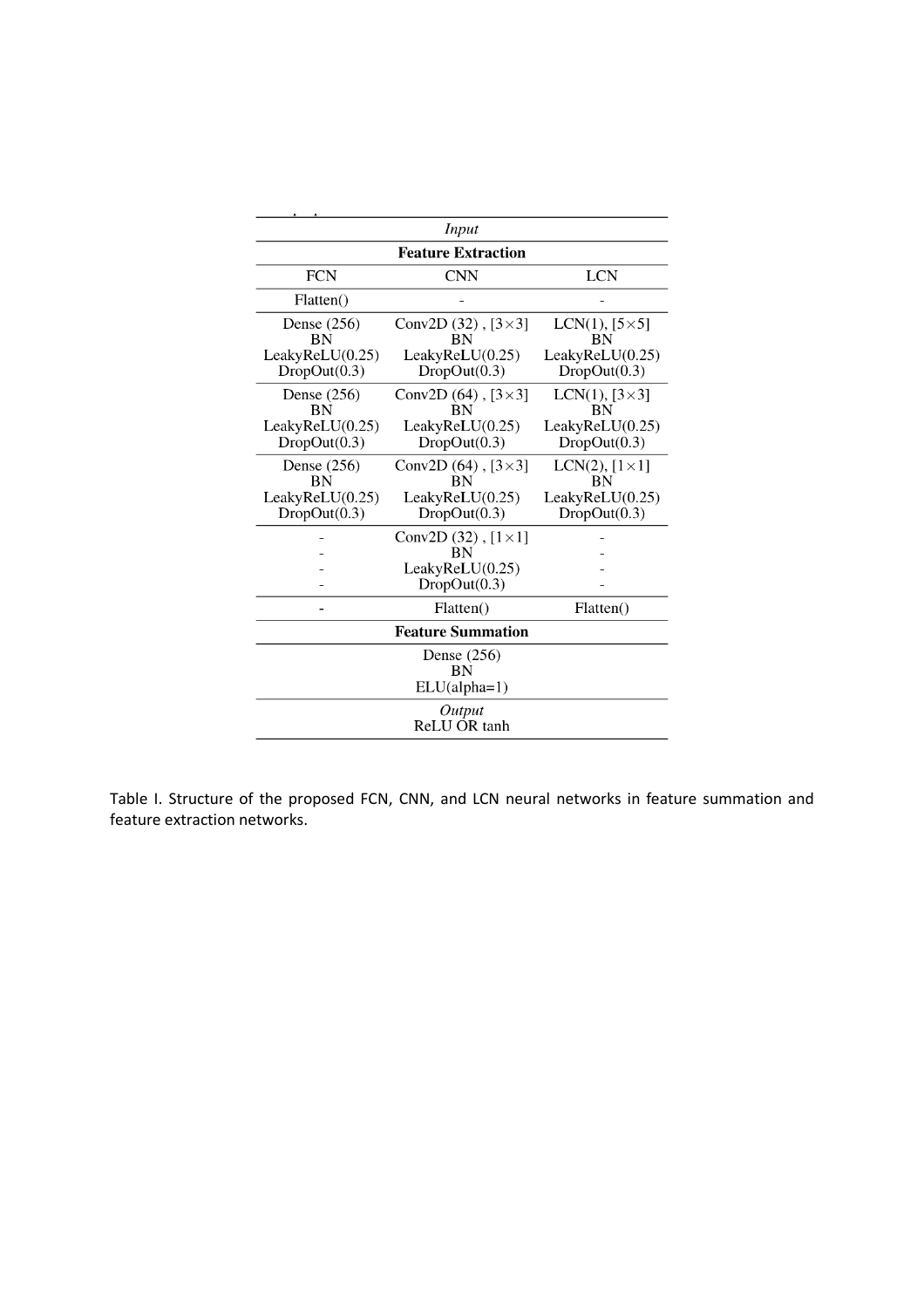| <b>Measure</b> | LR            | <b>DNN</b>    | <b>DNN</b> | <b>DNN+AEC</b> |
|----------------|---------------|---------------|------------|----------------|
|                | (spectrogram) | (spectrogram) | (Vocoder)  | (Vocoder)      |
| <b>ESTOI</b>   | 0.31          | 0.40          | 0.30       | 0.47           |

Table 2. Objective measures for intelligibility of the reconstructions using linear regression (LR) and DNN with spectrogram and vocoder parameters, with and without the autoencoder (AEC) network. The network with the autoencoder achieves higher reconstruction accuracy.

| <b>Bottleneck size</b> | $\overline{32}$ | 64   | 128  | 256  |
|------------------------|-----------------|------|------|------|
| <b>ESTOI</b>           | 0.47            | 0.46 | 0.47 | 0.47 |

Table 3. Objective intelligibility and quality measures of the synthesized speech based on codeddecoded vocoder parameters using AEC with different number of nodes in the bottleneck layer. The number of bottleneck nodes was chosen to maximize the objective and subjective intelligibility, which was highest for both for 256 nodes.

| <b>Network</b> | <b>FCN</b> | <b>CNN</b> | <b>LCN</b> | <b>FCN+CNN</b> | <b>FCN+LCN</b> |
|----------------|------------|------------|------------|----------------|----------------|
| <b>ESTOI</b>   | 0.45       | 0.41       | 0.43       | 0.42           | 0.47           |

Table 4. Objective intelligibility measures of the synthesized speech based on coded-decoded vocoder parameters using AEC with different types of network. The feature summation network in all cases is the same (FCN), but different networks architectures were used for feature extraction. Reconstructing the vocoder parameters is best when a FCN+LCN network is used as feature extraction.

| <b>Network</b> | <b>FCN</b> | <b>CNN</b> | <b>LCN</b> | <b>FCN+CNN</b> | <b>FCN+LCN</b> |
|----------------|------------|------------|------------|----------------|----------------|
| <b>ESTOI</b>   | 0.40       | 0.41       | 0.37       | 0.41           | 0.40           |

Table 5. Objective intelligibility measures of the synthesized speech based on spectrogram with different types of network. Feature summation network in all cases is the same (FCN). Because no significant difference was observed, we chose the network with lowest complexity which was the FCN model.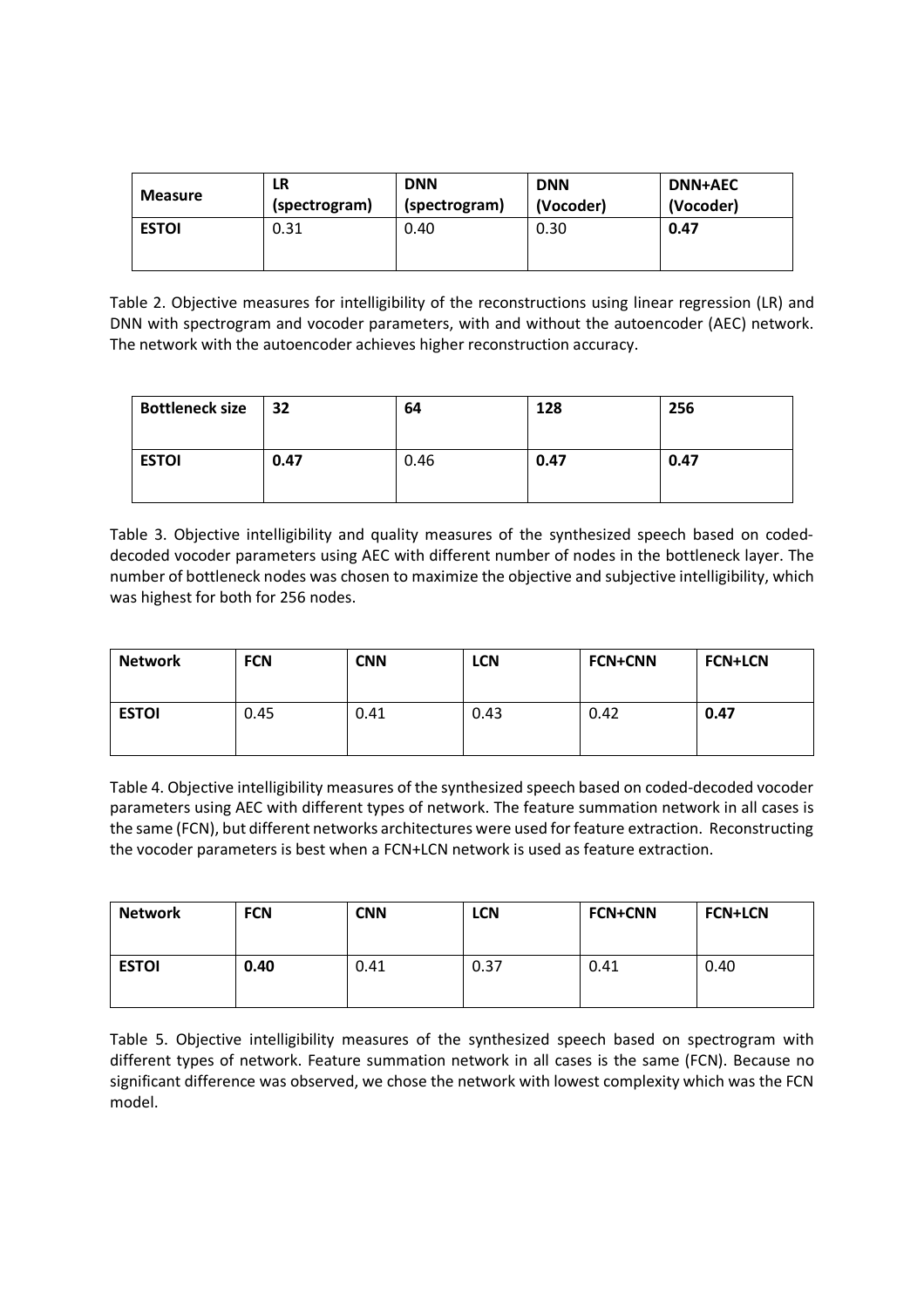|             |              | Input(513+1+1+1)           |            |
|-------------|--------------|----------------------------|------------|
|             |              | Dense(512)                 |            |
|             |              | LeakyReLU                  |            |
|             |              | Dense(400)                 |            |
|             |              | LeakyReLU                  |            |
|             |              | Dense(300)                 |            |
|             |              | LeakyReLU                  |            |
|             |              | Dense(256)                 |            |
|             |              | Tanh (Bottleneck Features) |            |
|             |              | AdditiveGaussianNoise      |            |
|             |              | Dense(300)                 |            |
|             |              | LeakyReLU                  |            |
|             |              | Dense(400)                 |            |
|             |              | LeakyReLU                  |            |
|             |              | Dense(512)                 |            |
|             |              | LeakyReLU                  |            |
| Dense(512)  | Dense(32)    | Dense(32)                  | Dense(32)  |
| LeakyReLU   | LeakyReLU    | LeakyReLU                  | LeakyReLU  |
| Dense(513)  | Dense(8)     | Dense(8)                   | Dense(8)   |
| ReLU        | LeakyReLU    | LeakyReLU                  | LeakyReLU  |
|             | Dense(1)     | Dense(1)                   | Dense(1)   |
|             | ReLU         | ReLU                       | ReLU       |
| Spectrogram | Aperiodicity | F0                         | <b>VUV</b> |

Table 6. The architecture and the parameters of the autoencoder (AEC) network.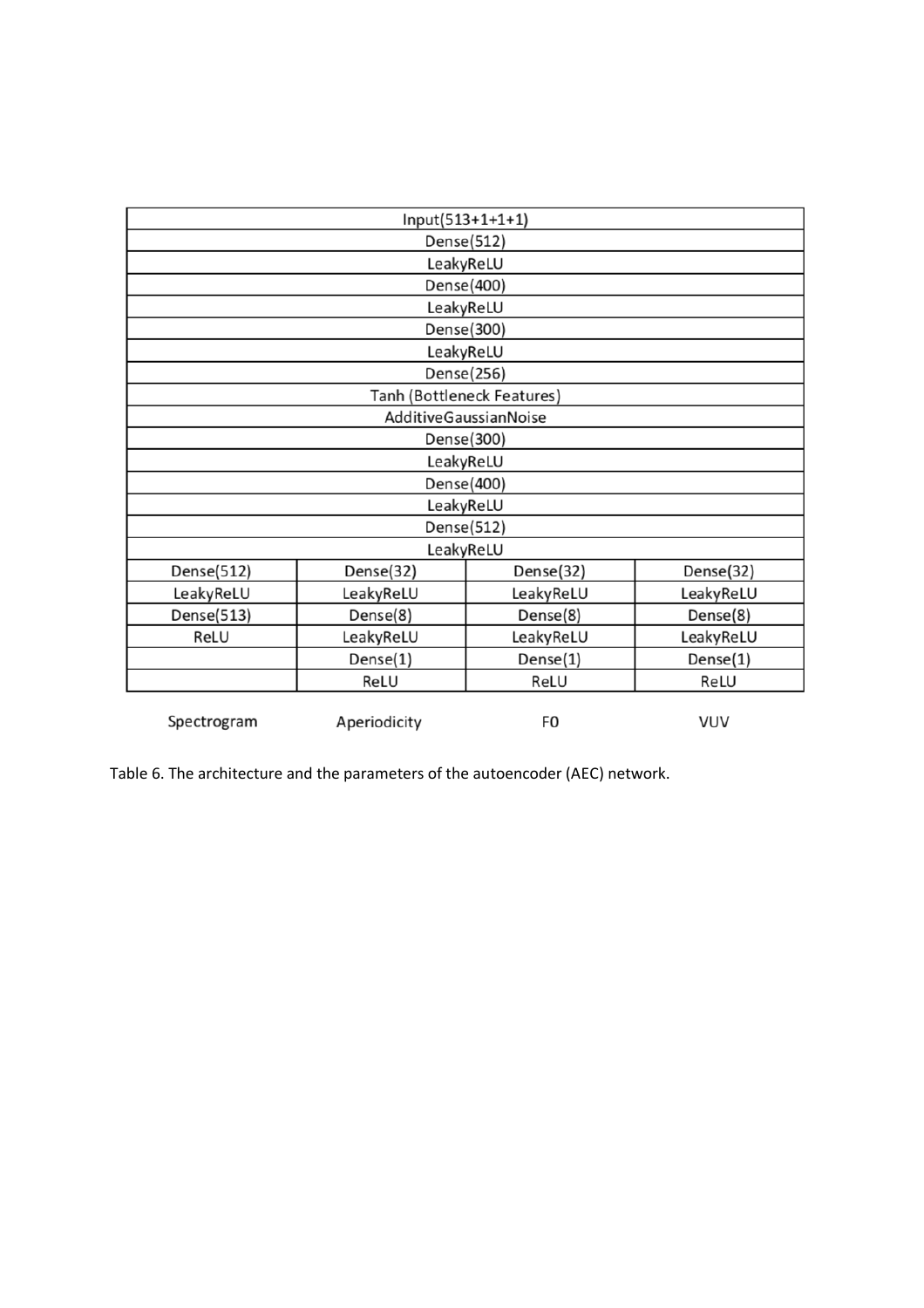

**Supplementary Figure 1:** ESTOI scores of the four models for speech utterances reconstructed from the averaged neural responses over an increasing number of stimulus repetitions. Shaded lines show the standard deviation.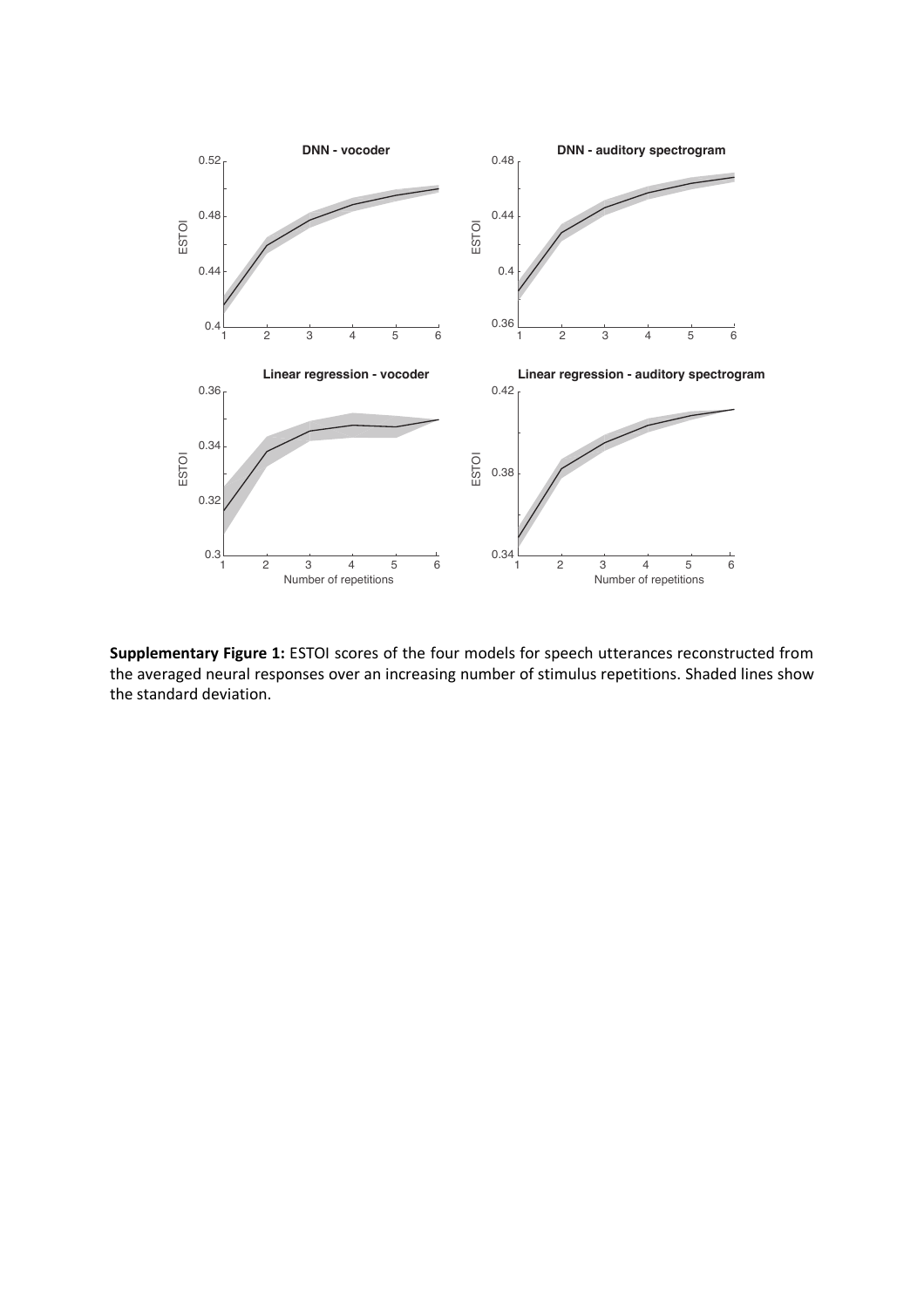

**Supplementary Figure 2:** Reconstruction accuracy (Pearson's correlation) and ESTOI scores for reconstructed speech sounds when varying the length of the sliding window.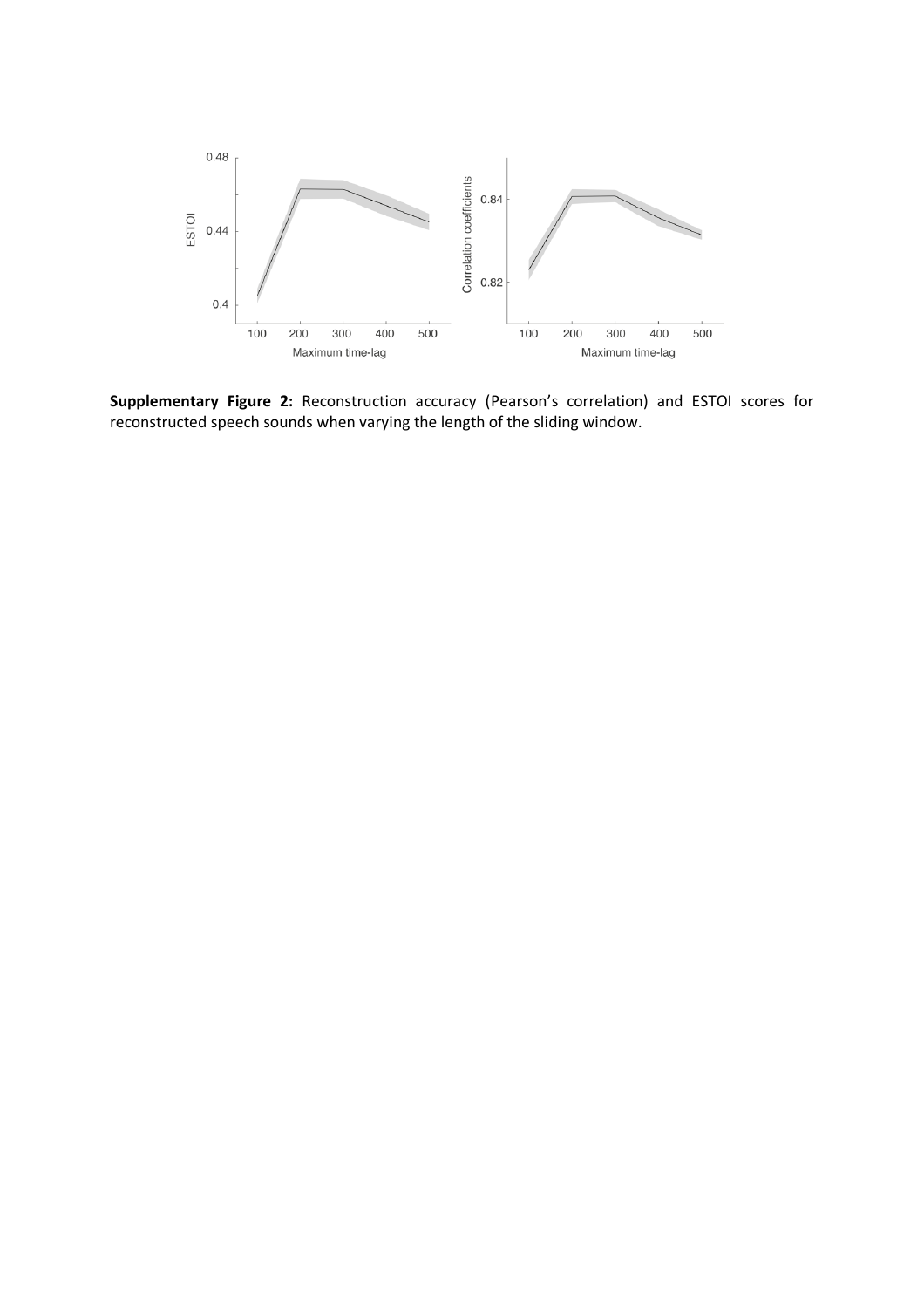

**Supplementary Figure 3:** Reconstruction accuracy (Pearson's correlation) for individual parameters of the WORLD vocoder model: spectral envelope, aperiodicity, pitch, and voiced-unvoiced.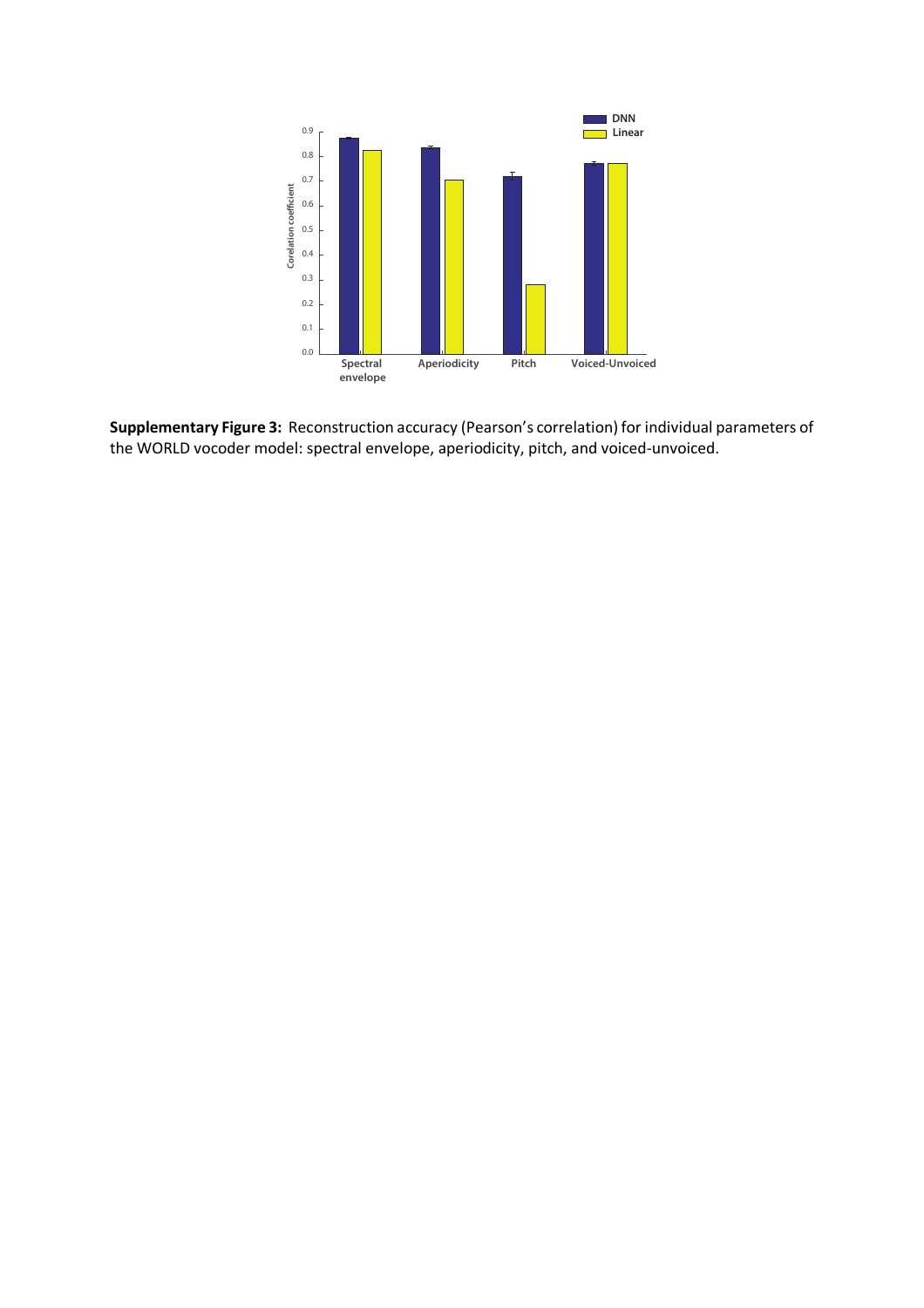



**Supplementary Figure 4:** Subjective evaluation of the reconstruction models reported separately for the ten listeners. Scores are reported for A) intelligibility, B) quality, and C) gender identification.